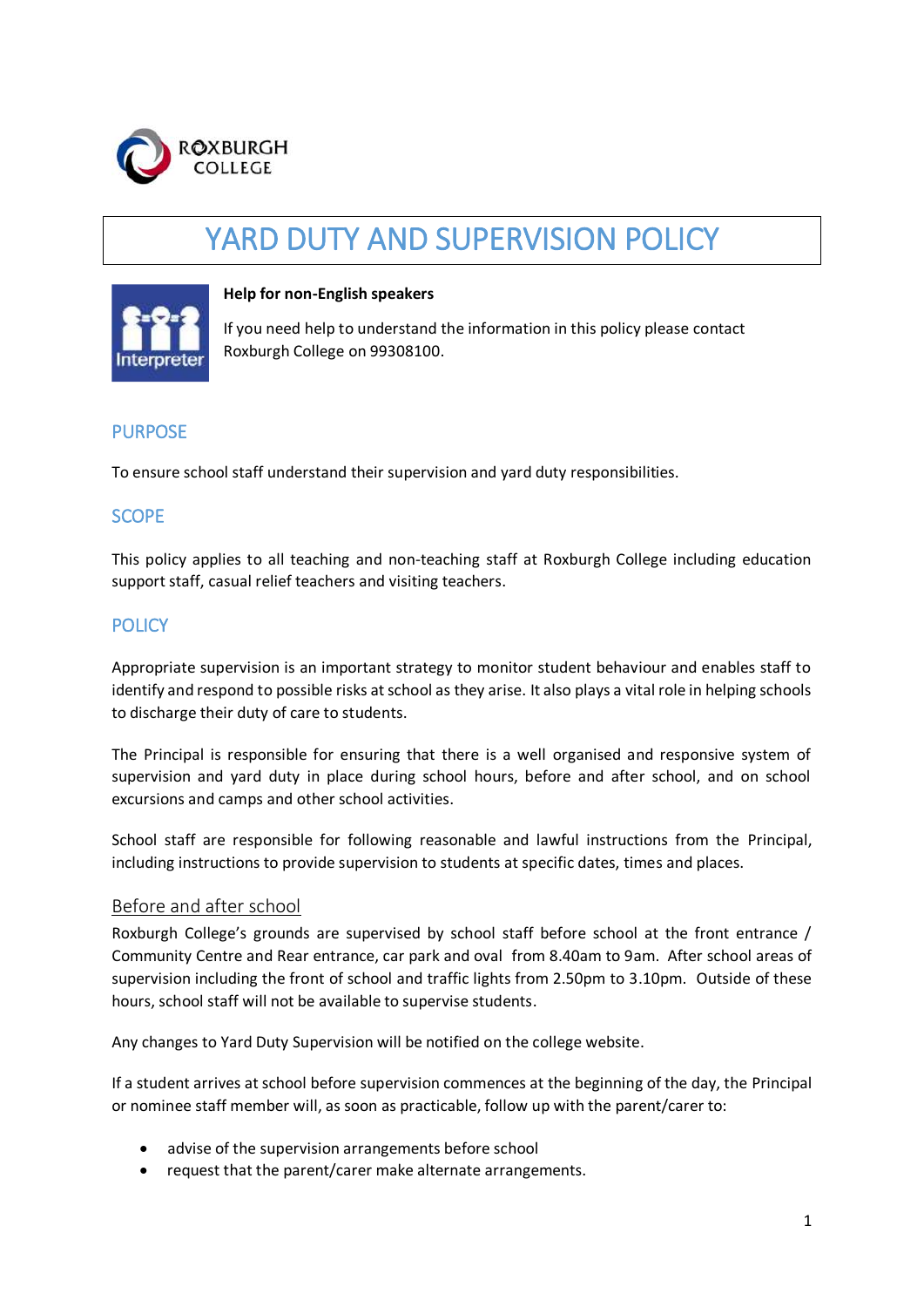If a student is not collected before supervision finishes at the end of the day, the Principal or nominee staff member will consider whether it is appropriate to:

- attempt to contact the parents/carers
- attempt to contact the emergency contacts

Students who wish to attend school outside of these hours are encouraged to sign in and out of the front office and attend the library which is open between 8.30am to 4.30pm.

## Yard duty

All staff at Roxburgh College are expected to assist with yard duty supervision and will be included in the weekly roster.

The Principal and /or Timetabler or Daily Organiser is responsible for preparing and communicating the yard duty roster on a regular basis. At Roxburgh College, school staff will be designated a specific yard duty area to supervise.

#### **Yard duty zones**

The designated yard duty areas for our school Term 1, 2022.

| Zone    | Area                                                                       |
|---------|----------------------------------------------------------------------------|
| Zone 1  | Canteen                                                                    |
| Zone 2  | Middle Courtyard, Science wing, G4/5                                       |
| Zone 3  | Middle Basket Ball Courts, Portables 5-12, Art<br>block                    |
| Zone 4  | Oval                                                                       |
| Zone 5  | Soccer Field, Basket Ball courts                                           |
| Zone 6  | College Green, Portables 1-4. TSC                                          |
| Zone 7  | Senior<br>School<br>courtyard,<br>Hospitality<br>and<br>Admin/Library area |
| Zone 8  | <b>Senior School Toilets</b>                                               |
| Zone 9  | <b>Middle School Toilets</b>                                               |
| Zone 10 | <b>Junior School Toilets</b>                                               |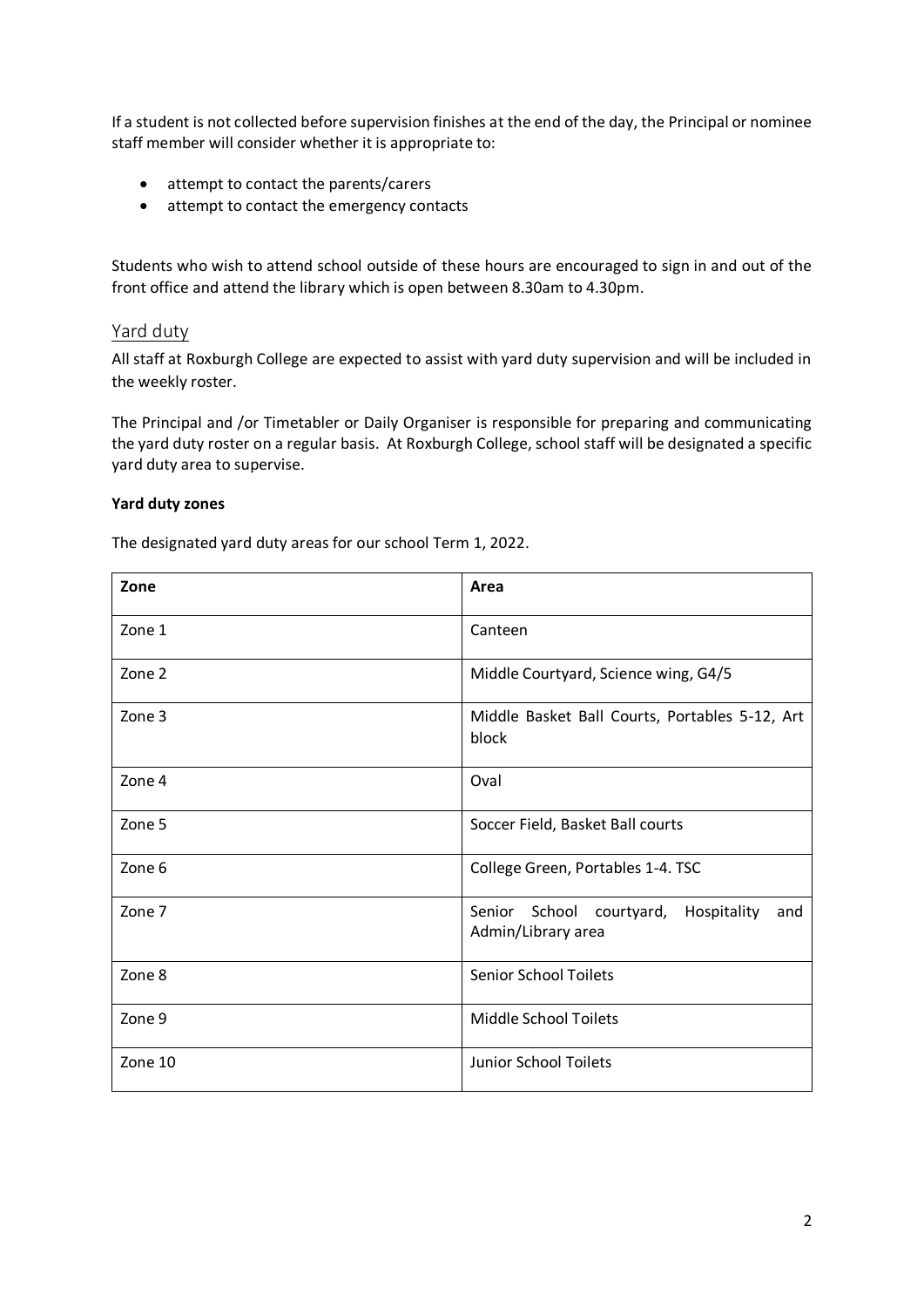

#### **Yard duty equipment**

School staff must:

- wear a provided safety/hi-vis vest whilst on yard duty. Each staff member is given a Safety/hivis vests, Spare vests are located in each staffroom.
- Carry a mobile phone to contact general office, in case of emergency.
- Be familiar with the yard duty information pack containing student health and safety information in the staff handbook. Follow expected Yard Duty supervision, continually moving around all parts of the allocated zone.
- Staff can choose to wear a body camera, available from the Daily Organisers office.

Yard duty equipment must be returned after the period of supervision or handed to the relieving staff member.

#### **Yard duty responsibilities**

Staff who are rostered for yard duty must remain in the designated area until they are replaced by a relieving staff member.

During yard duty, supervising school staff must: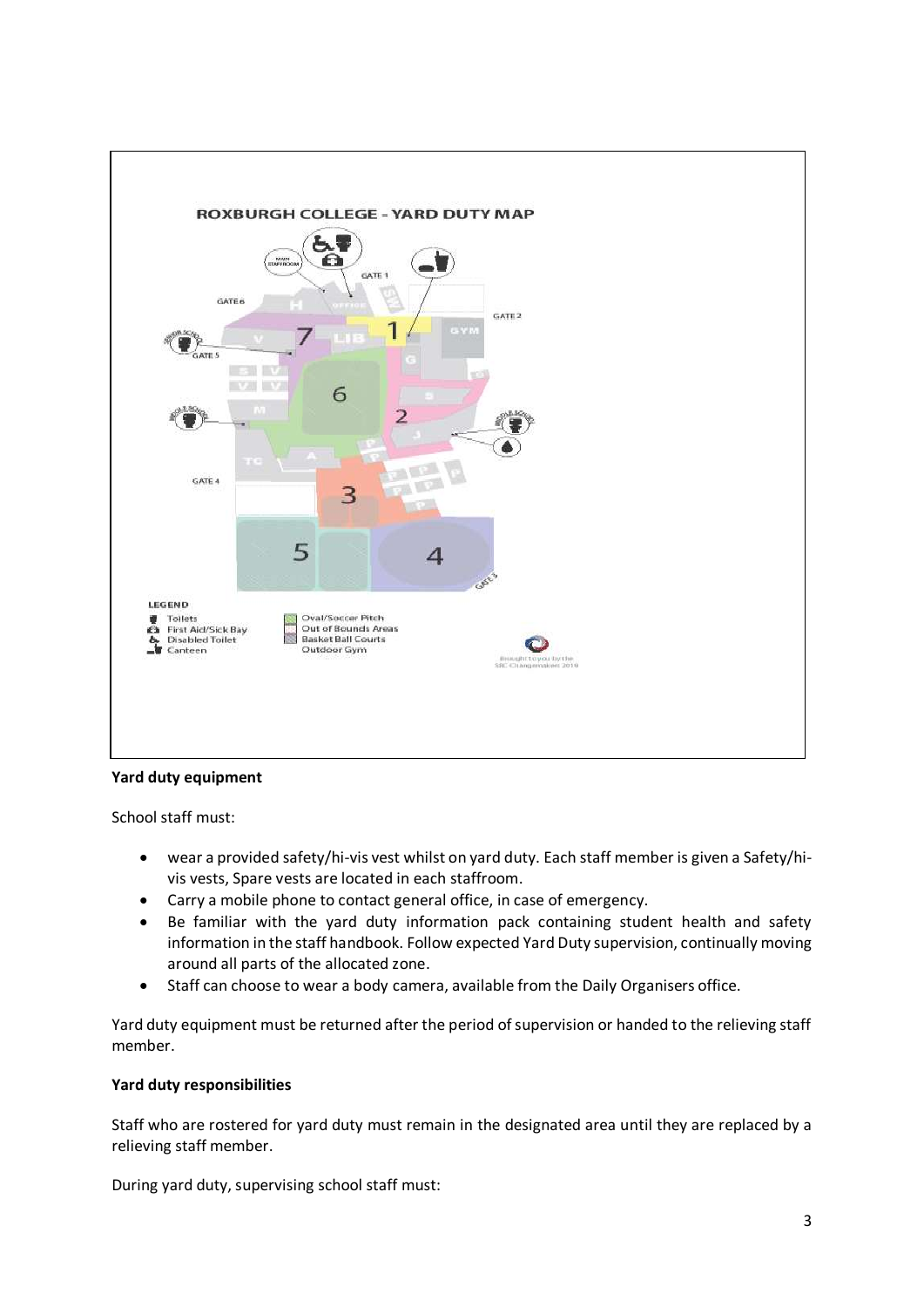- Methodically and continually move around the designated zone.
- ensure students remain in their designated year level zones
- be alert and vigilant, supervise student behaviour.
- intervene immediately if potentially dangerous or inappropriate behaviour is observed in the yard
- enforce behavioural standards and implement appropriate consequences for breaches of safety rules, in accordance with any relevant disciplinary measures set out in the school's Student Engagement policy
- ensure that students who require first aid assistance receive it as soon as practicable
- log any incidents or near misses as appropriate on Compass.

If being relieved of their yard duty shift by another staff member (for example, where the shift is 'split' into 2 consecutive time periods), the staff member must ensure that a brief but adequate verbal 'handover' is given to the relieving staff member in relation to any issues which may have arisen during the first shift.

If the supervising staff member is unable to conduct yard duty at the designated time, they should contact the Daily Organiser with as much notice as possible prior to the relevant yard duty shift to ensure that alternative arrangements are made.

If the supervising staff member needs to leave yard duty during the allocated time, they should contact the Daily Organiser and/or Assistant Principal but should not leave the designated area until the relieving staff member has arrived in the designated area.

If the relieving staff member does not arrive for yard duty, the staff member currently on duty should send a message to the general office and/or Daily Organiser and not leave the designated area until a relieving staff member has arrived.

Students will be encouraged to speak to the supervising yard duty staff member if they require assistance during recess or lunchtime.

## Classroom

The classroom teacher is responsible for the supervision of all students in their care during class.

If a teacher needs to leave the classroom unattended at any time during a lesson, they should first contact general office/ Daily Organiser/Year Level Coordinator/Assistant Principal for assistance. The teacher should then wait until a replacement staff member has arrived at the classroom before leaving.

#### School activities, camps and excursions

The Principal and leadership team are responsible for ensuring that students are appropriately supervised during all school activities, camps and excursions, including when external providers are engaged to conduct part or all of the activity. Appropriate supervision will be planned for school activities, camps and excursions on an individual basis, depending on the activities to be undertaken and the level of potential risk involved.

## Digital devices and virtual classroom

Roxburgh College follows the Department's [Cybersafety and Responsible Use of Technologies Policy](https://www2.education.vic.gov.au/pal/cybersafety/policy) with respect to supervision of students using digital devices.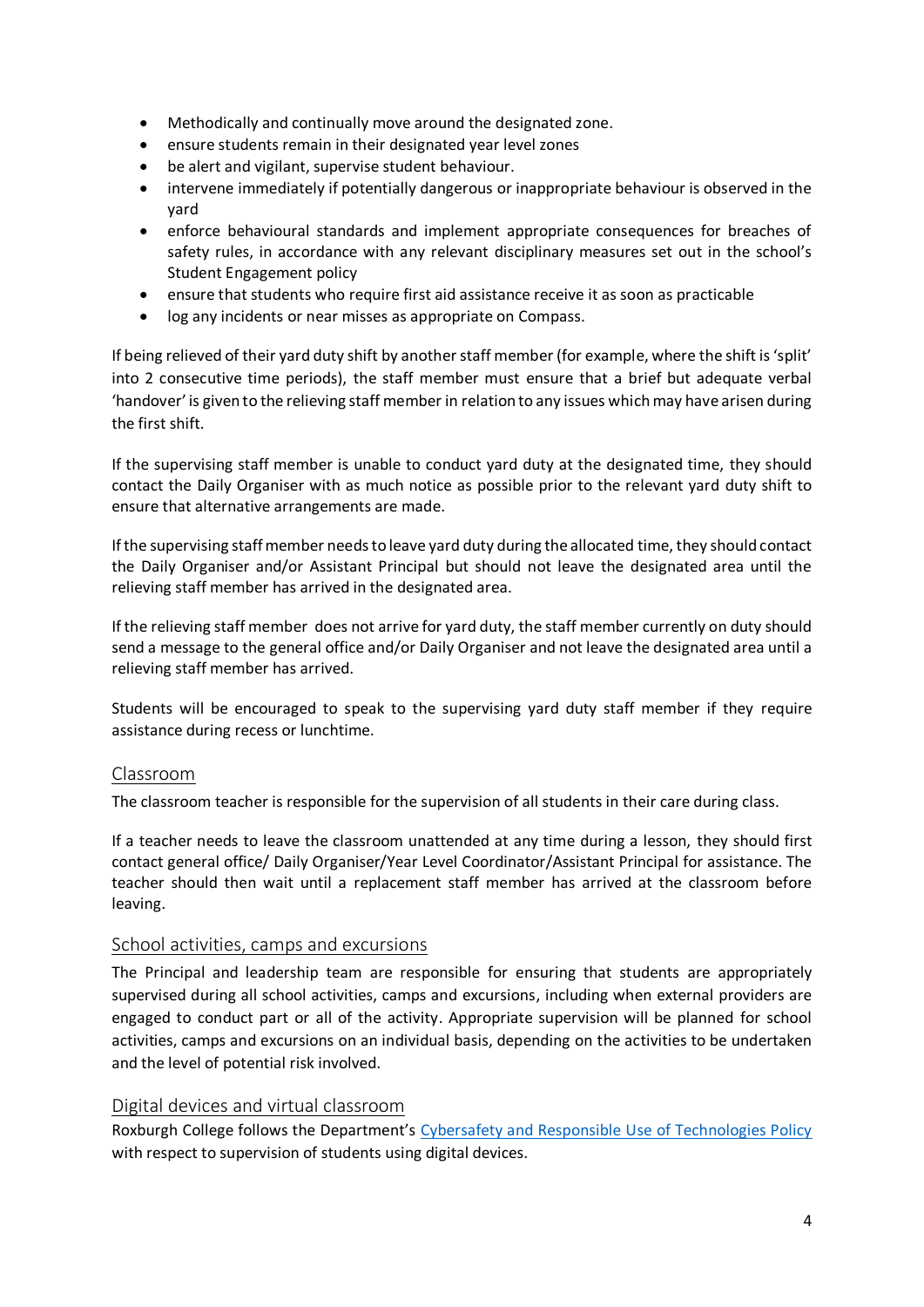Roxburgh College will also ensure appropriate supervision of students participating in remote and flexible learning environments while on school site. In these cases, students will be supervised in the school library or Year Level Co-ordinators office.

# Remote or virtual learning from home

Remote or virtual learning from home will only occur, if directed by the Department of Education. While parents are responsible for the appropriate supervision of students accessing virtual classrooms from home:

- student attendance will be monitored every timetabled class.
- any wellbeing or safety concerns for the student will be managed in accordance with our usual processes – refer to our Student Wellbeing and Engagement Policy and our Child Safety Responding and Reporting Policy and Procedures for further information.

## Students requiring additional supervision support

Sometimes students will require additional supervision, such as students with disability or other additional needs. In these cases, the Principal or delegate will ensure arrangements are made to roster additional staff as required. This may include on vard duty, in the classroom or during school activities.

## Workplace learning programs

When students are participating in workplace learning programs, such as work experience, schoolbased apprenticeships and traineeships, and structured workplace learning, the safety and welfare of the student is paramount. Organising staff are required to follow all applicable Department of Education and Training policies and guidelines in relation to off-site learning, including policy and guidelines on the safety and wellbeing of students. Refer to:

- [Structure Workplace Learning](https://www2.education.vic.gov.au/pal/structured-workplace-learning/policy)
- **•** [School Based Apprenticeships and Traineeships](https://www2.education.vic.gov.au/pal/school-based-apprenticeships-and-traineeships/policy)
- [Work Experience](https://www2.education.vic.gov.au/pal/work-experience/policy)
- **[School Community Work](https://www2.education.vic.gov.au/pal/school-community-work/policy)**

# Independent Study

Year 12 students only will have one study block of four sessions per week. This will be timetabled as a formal private study session in the Senior School Study Centre where teacher supervision and support will be provided, and attendance will be recorded by the supervising teacher. Students will not be permitted to leave school grounds during these sessions, unless authorised by the Senior School Manager and/or Assistant Principal

## Supervision of student in emergency operating environments

In emergency circumstances our school will follow our Emergency Management Plan, including with respect to supervision.

In the event of any mandatory period of remote or flexible learning our School will follow the operations guidance issued by the Department.